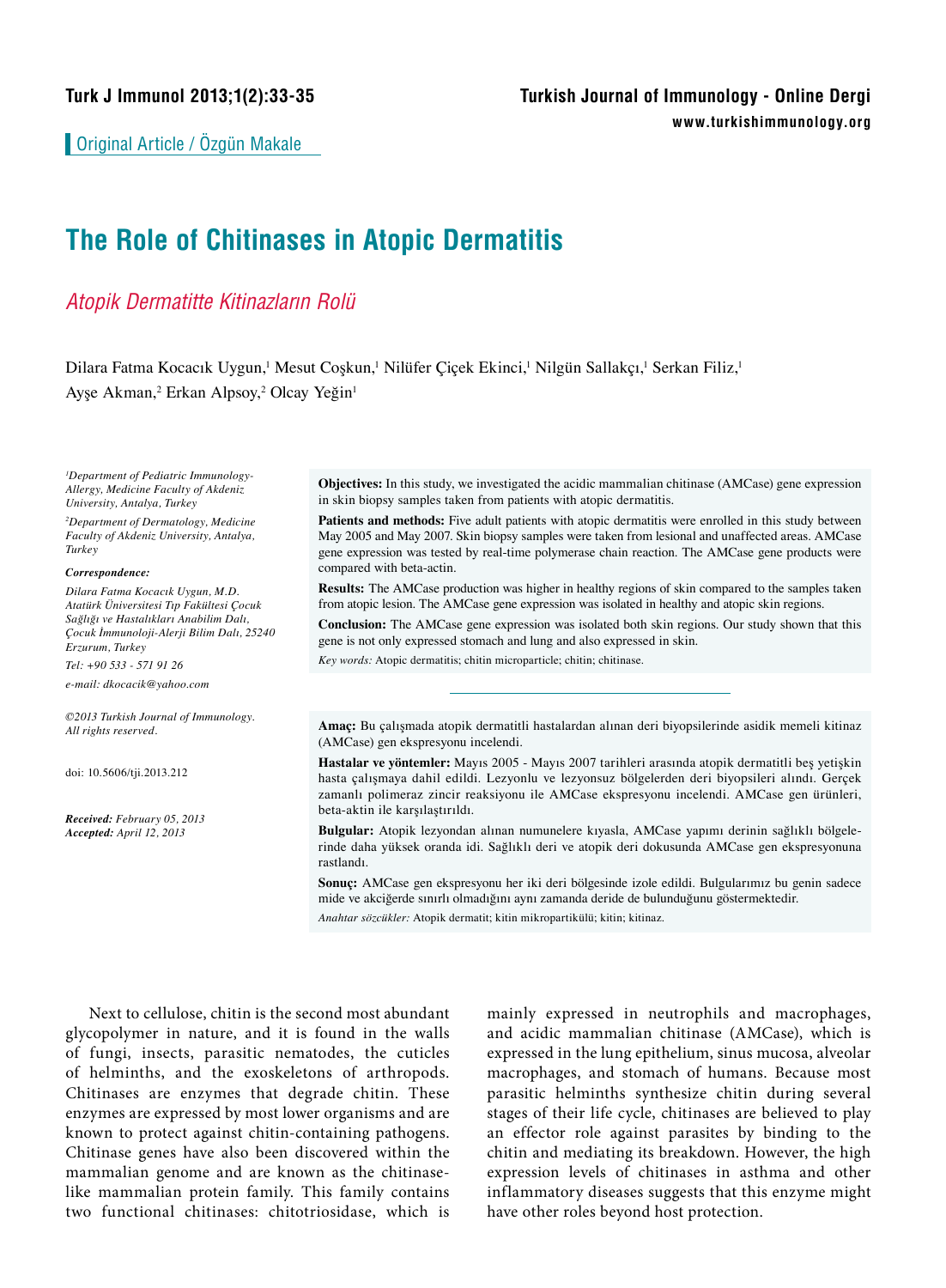Boot et al.<sup>[1]</sup> showed that AMCase is expressed in alveolar macrophages and the gastrointestinal tract, whereas chitotriosidase was only expressed in phagocytes. Zhu et al.<sup>[2]</sup> revealed that AMCase is expressed in the lungs of mice that have become sensitized to ovalbumin (OVA). In addition, they reported inhibition of AMCase due to allosamidin, reduced bronchial hyperreactivity, and decreased eosinophil counts and also demonstrated that anti-AMCase lowered the production of interleukin (IL)-13 in induced bronchoalveolar lavage (BAL).

Furthermore, Bierbaum et al.<sup>[3]</sup> found a strong correlation between a newly identified variant of AMCase (a single nucleotide polymorphism) and asthma severity, providing more evidence that AMCase might play a role in asthma pathogenesis. Increased expression of AMCase in cases of chronic rhinosinusitis with nasal polyps has also been reported, proving that AMCase expression is not limited only to the lungs and gastrointestinal tract as had been previously reported.<sup>[4]</sup>

Additionally, Shibata et al.<sup>[5]</sup> discovered that allergen-induced immunoglobin (Ig) E production and lung eosinophilia were downregulated when chitin was given orally, and this occurred both before and during allergen immunization. Similarly Strong et al.[6] showed that the intranasal application of chitin microparticles downregulates symptoms of hypersensitivity to Derp allergens and *Aspergillus fumigatus* in allergic mice models. Özdemir et al.[7] reported similar findings. They observed that treatment with chitin microparticles protect against lung histopathology in OVA-induced allergic mice models.

Therefore, most studies other than the one by Zhu et al.[2] indicate that it is possible that chitin, a natural inducer of chitinases, might offer protection against asthma, while it is clear that chitinases play important roles in allergic diseases, it remains to be seen whether these effects are protective or deleterious. In addition, further research is needed to determine the correlation between AMCase and other atopic diseases. Hence, in this study, we investigated AMCase gene expression in skin biopsies of atopic dermatitis patients in an attempt to bring further clarity to this issue.

### **PATIENTS AND METHODS**

Five adult patients with atopic dermatitis were enrolled in this study in which skin biopsies were taken from lesional and nonaffected areas after obtaining the signed informed consent of each participant. In addition, this study was approved by the ethics committee of the Akdeniz University Medical Faculty.

The total ribonucleic acid (RNA) was isolated from the skin samples, and the levels of AMCase gene expression were tested by real-time polymerase chain reaction (PCR) using the QuantiFast SYBR Green PCR Kit (Qiagen, Hilden, Germany). They were then normalized and compared with the beta (β)-actin gene. The PCR primer sequences are given in Table 1.

#### **RESULTS**

Although AMCase expression was detectable in both the affected and unaffected regions of the skin, the expression level was significantly higher in the unaffected regions in all of the cases (Figure 1). We were not able to obtain informed consent from any pediatric patients or from those in the early stages of atopic dermatitis, so all of the patients were in the chronic phase.

#### **DISCUSSION**

Previous studies clearly showed AMCase expression in the stomach and lung tissues,<sup>[1]</sup> but our results indicated that this enzyme is also expressed in both the affected and unaffected dermal regions of atopic dermatitis patients. We believe that when inflammation occurred, AMCase consumption took place, leading to lower expression. Furthermore, in contrast to the study by Zhu et al., $[2]$  our data suggests that AMCase may have a protective role in allergic inflammation, as Reese et al.<sup>[8]</sup> showed when they found that pretreating chitin with AMCase decreased its capacity to trigger eosinophilia and allergic inflammation. In addition, they reported that AMCase-overexpressing mice do not show signs of

|                                                         | 170 D.C.I                 |                            |
|---------------------------------------------------------|---------------------------|----------------------------|
| Primer sequence                                         |                           |                            |
| Gene                                                    | Forward sequence          | Backward sequence          |
| AMCase                                                  |                           |                            |
| (Accession number: NM_201653.1)                         | CTA CTC CTG AGA ACC GCC   | CCT GCT CAA AAG CTT CAC GC |
| $\beta$ -actin                                          |                           |                            |
| (Accession number: NC 000007)                           | GGA TGA TGA TAT CGC CGC G | CCA TGC CCA CCA TCA CGC    |
| AMCase: Acidic mammalian chitinase: B-actin: Beta-actin |                           |                            |

**Table 1**

AMCase: Acidic mammalian chitinase; β-actin: Beta-actin.